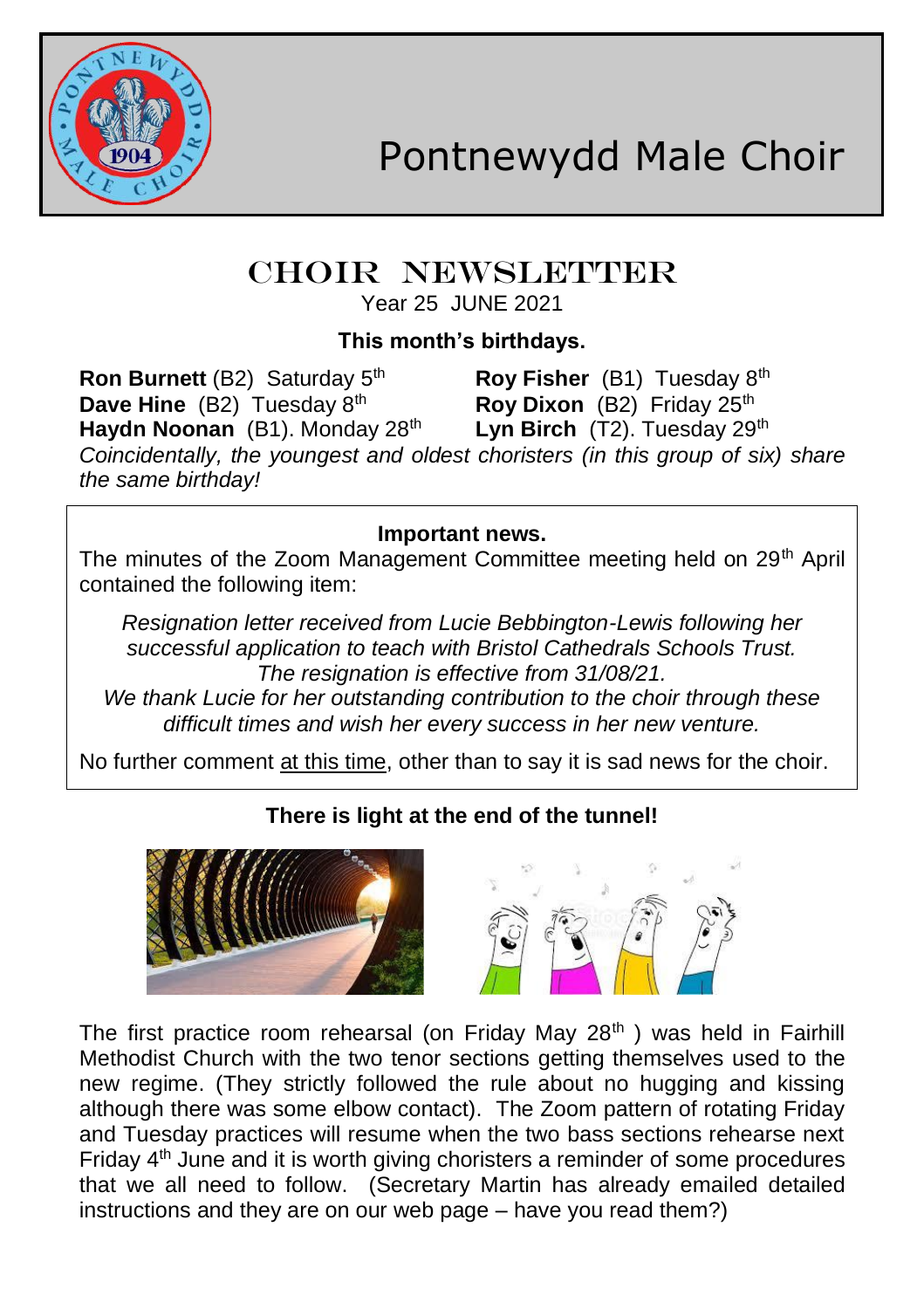- 1. Only arrive 5 minutes prior to the start and leave within 5 minutes of the end of the (shorter) practice. Tuesday practices will start at 7.45pm and on Friday at 7.30pm. Wearing a face mask and observing the 2m social distancing rule applies to the duration of the visit to practice. If wishing to converse with others then please do so outside the church.
- **2.** A face shield will be issued and it has to be worn during practice. It then becomes a personal shield that has to be **brought to each practice**. The pieces to be rehearsed **will have been announced**, **brought to practice and not shared with anyone.**

#### **Annual General Meeting.**

The lockdown rules resulted in there being no AGM in 2020 – but we are now able to hold one, albeit in restricted form. Our hard-working administrators have been able to find a venue (**Cwmbran Rugby Club**) that will cater for the restriction in numbers yet also provide the facility for members to take part by Zooming.

The date for the AGM is **Monday 28th June** with the meeting starting at 7:00pm. Martin has emailed all relevant details – so make sure you've checked your inbox. The form of this meeting will be a real challenge and **requires us all** to do a bit of preparation. Changes are inevitable and **they need input from members**.

#### **Keep your eyes open for further emails / postings on pontnewyddmalechoir.com.**

*While internet surfing recently the editor came across the web page* The Celtic Fringe *that had an article written in 2017 by a gentleman (?) named* V. Walton. *I thought you might find it interesting – the reference to beer bellies doesn't apply to baritones.*

#### **Male Voice Choirs in Wales: A Brief Overview**

Eager to hear elderly men with snow-white hair and beer bellies sing about the plight of their coal-stained homeland and their faith in God, and not necessarily in English? Your best bet is to go to Wales. The Welsh male voice choir has become the country's most treasured and remarkable feature, with nonconformist (e.g. Baptist, Methodist) origins in the 18th century. During this time, congregations in both the north and south of Wales formed tenor-bass choirs that led chapel-goers in the singing of hymns, both in English and in Welsh. Singing in these choirs was one of the crucial methods the Welsh used to establish their rugged individualism, especially in the wake of their dying language, political struggles (miners' strikes and unionist skirmishes) and cultural constraints from the English (the Anglicization of Welsh national schools). Choirs and solo singers alike performed their repertoire at festivals, namely Eisteddfod (*sic*)*,* an annual gathering of performers in different cities around the nation. Fortunately, these traditions are still (mostly) robust today.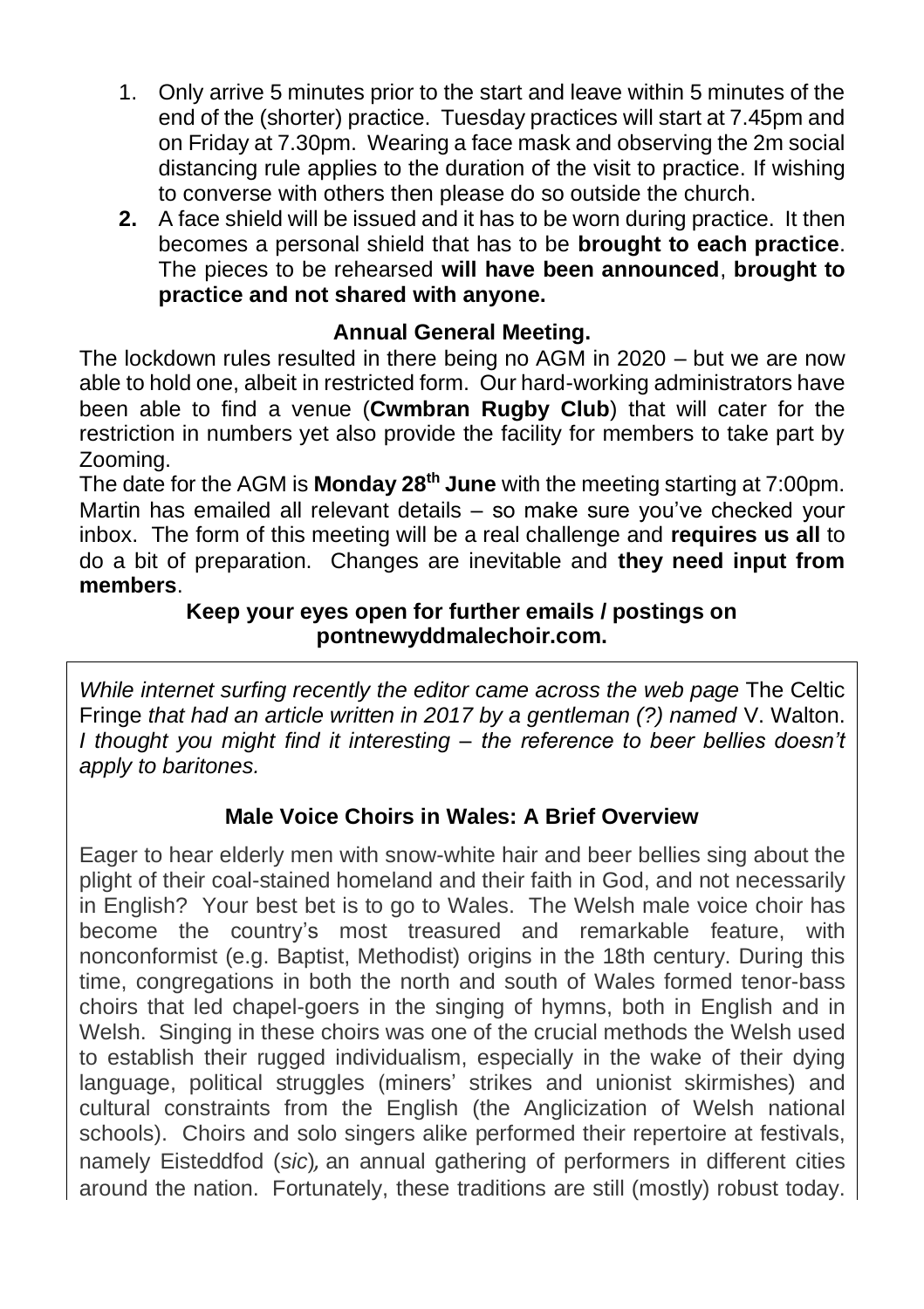Since its pious and political 18th century heyday, Wales has been appropriately referred to as "the Land of Song."

Welsh male voice choirs have become something of a spectacle to the outside world. Only Boys Aloud, a choir made up of 130+ boys aged 14-19 from the financially depressed and socially troubled South Wales valleys, was featured on *Britain's Got Talent* in 2012 (and placed third!). Additionally, more localized choirs' rehearsals are popular sights for tourists, and visitors are often invited to audit or observe them. These intimate rehearsals are typically held once or twice a week, and each town or village has a choir of their own, normally affiliated with the church, though not always.

While media attention does not always capture the raw essence and cultural motivation behind the existence of these choirs (and, in addition, antiquates them and makes them out to be "old-timey"), the continued popularization of these choirs within the country and around the world has yielded benefits. With the most prominent and active members of the male voice choirs rapidly aging, there is a great deal of concern surrounding the preservation of this tradition. Organizations such as The Aloud Charity (from which sprang Only Boys Aloud) help to make these choirs relevant again in the lives of young Welsh men yearning to find a sense of personal and national identity.

My personal understanding of the male voice choir is one that is decidedly political — a stunning reaction to historical cultural takeover (by the English), as well as a continuing soulful singularity that unites generations. When one goes to Wales and hears everything from the Welsh accent to the vigorous sound of choirs resounding in the hill-valleys of the Rhondda, you will also hear the song of a people with lyricism and pride sewn into their hearts.

I can practically hear my great-great-grandfather singing with the other men as he returns home from the coal mine in Maerdy. That is, if he wasn't tone-deaf just like the rest of my Welsh family…!



#### **October 1995 L'Abbeye-aux-Hommes. Caen.** *We sang around the tomb of William The Conqueror.*